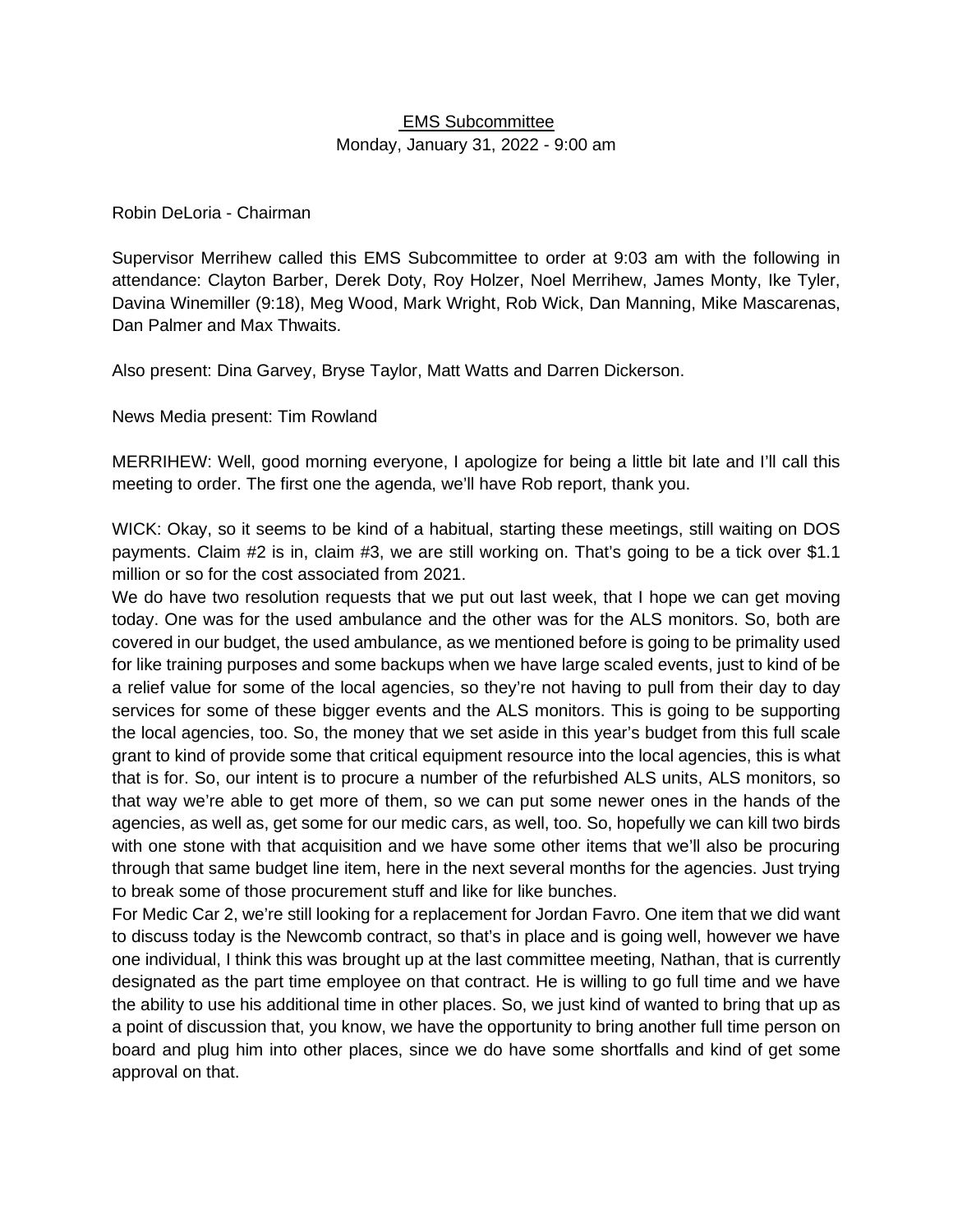MERRIHEW: Does he have an indication of where he would be utilized the most? Would it be down in that neck of the woods?

TAYLOR: No, his additional hours would primarily be to staff one of our second medic cars, since we're short right now and then he can also be floated for station coverage; which would help cover the gaps when employees take vacations or have sick time.

MASCARENAS: Do you have full time slots already available?

TAYLOR: So, we do right now, because we're short staffed. If we filled all the medic car positions and then we would have to absorb the 32 hours in fringe at the County level. Right now we can roll it into one of the other contracts for the medic cars, because we're not able to staff them currently.

MASCARENAS: In terms of budget, you have the positions physically in your budget or are you requesting that the Board have a full time?

WICK: So, right now, because we have a deficit we have it in the budget, yes and with the revenue that we get from the contracts, the additional labor hours and fringes should kind of pay for that, because at the beginning of this full scale phase, we elected to have sustainment of everything. We didn't know that we were going to have a couple additional positions that we were going to add on, like this shift from part time to full time and then also, we'll talk about it in a minute, Westport's request for another EMT. So, because we're sustaining everything through the grant and then with the addition of the revenue, the short answer's, yes, we can cover the cost.

MASCARENAS: Okay, so how many full time positions do you have open, right now?

TAYLOR: We have three full time medic car positions that aren't currently filled. All of our contract agencies are currently staffed though.

MERRIHEW: Any further questions on that topic?

WICK: We don't have any courses planned, yet for '22, that I am aware of, at least none currently scheduled, so that's kind of a placeholder, as soon as we have some of those scheduled, we'll keep everybody updated on that.

In the report at the back of the agenda from last year, we do have noted the different classes, from EMT and AEMT that were completed this year and the different skill sets that were associated. We had a number of new people and also just people going through getting through their CEUs. So, I have that detailed in that.

So, we are looking, again, trying to get the scheduling software. I was made aware as part of one of these Munis models, that there's going to be some scheduling functionality in there, so hopefully we can make use of that if it's already something that the County's going to be purchasing, but if it's not going to offer the kind of flexibility for the EMS staff that we need, we were still trying to move ahead with trying to get our own scheduling software, because, I think as we're all aware,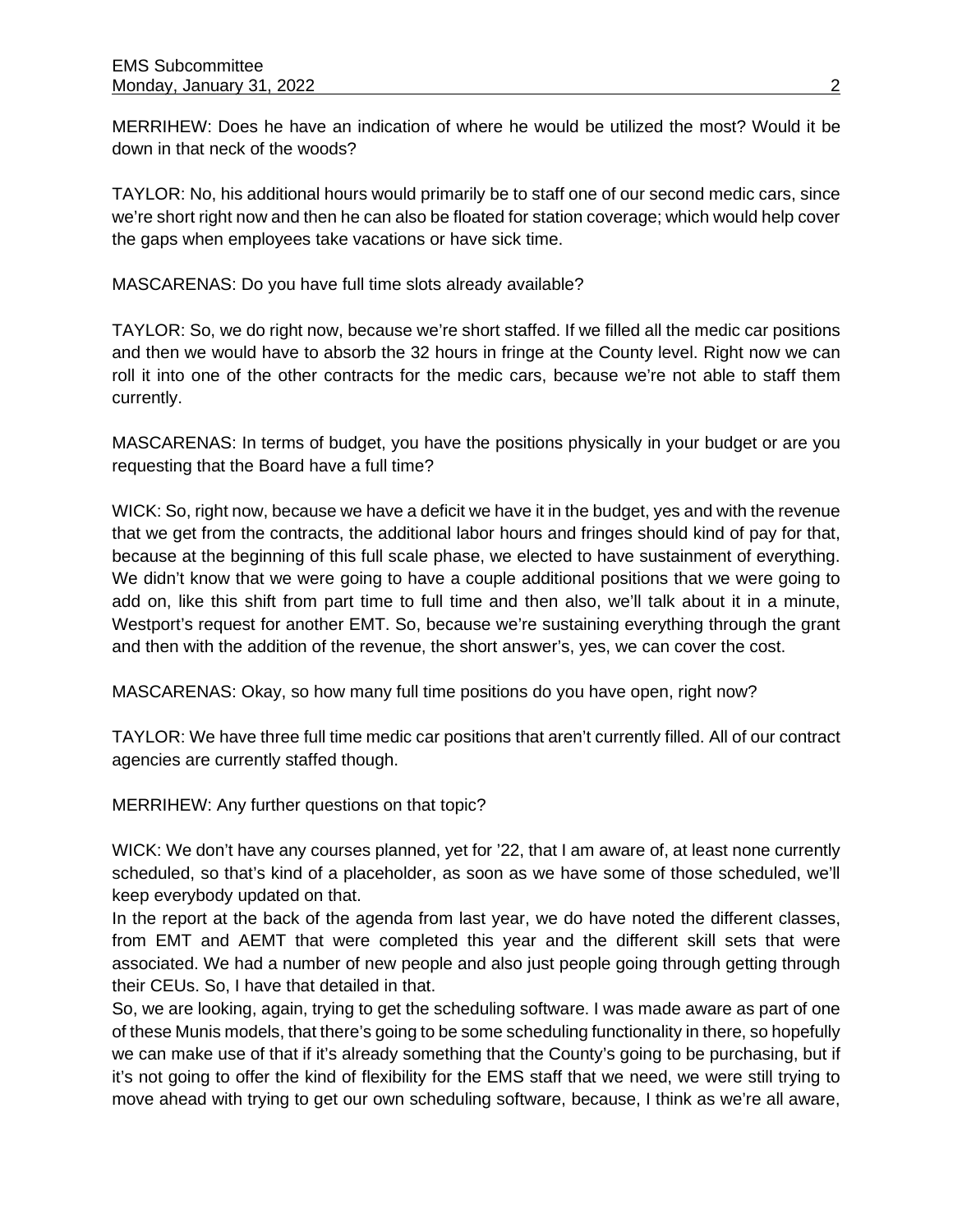we've got through a lot of learning curves and frustrations with the Munis system in general, so it's kind of one of those that we can't afford it to have to be clunky and not effective and miss shifts and that sort of thing, so just a little bit of an FYI on that. We'll bring that up, hopefully next committee meeting we'll have a little bit more information of how useful that's going to be. The CON is that?

TAYLOR, B: The CON is completely finished, I have a renewal file with the State and we're set to go.

WICK: That is updated, as complete.

HOLZER: Just to back up to Number Two, so we're kind of getting stuff done.

WICK: Okay

HOLZER: The used ambulance we approved last time, last year, correct?

WICK: It's in the budget, yes.

HOLZER: It was in the budget?

WICK: Yup

HOLZER: Okay, so just to move this along, we need a resolution from this committee and then on the floor today?

WICK: Right and the only reason for that is because of the total cost, so that line item, the used ambulance, as well as the ambulance from Minerva, because we already went through the cost with the one from Minerva and they're on the same commodity line. So, we would have to have the resolution or go to bid for that.

HOLZER: Okay, so you need one out of this committee, first?

WICK: Ah, yes.

HOLZER: I'll move that.

MERRIHEW: Okay, moved by Roy, seconded by Mr. Tyler.

RECOMMENDATION TO THE WAYS AND MEANS COMMITTEE TO AUTHORIZE THE PURCHASE OF A USED AMBULANCE FOR THE EMERGENCY SERVICES DEPARTMENT TO COME FROM BUDGETED FUNDS IN AN AMOUNT NOT TO EXCEED \$10,000.00 Moved by Mr. Holzer, seconded by Mr. Tyler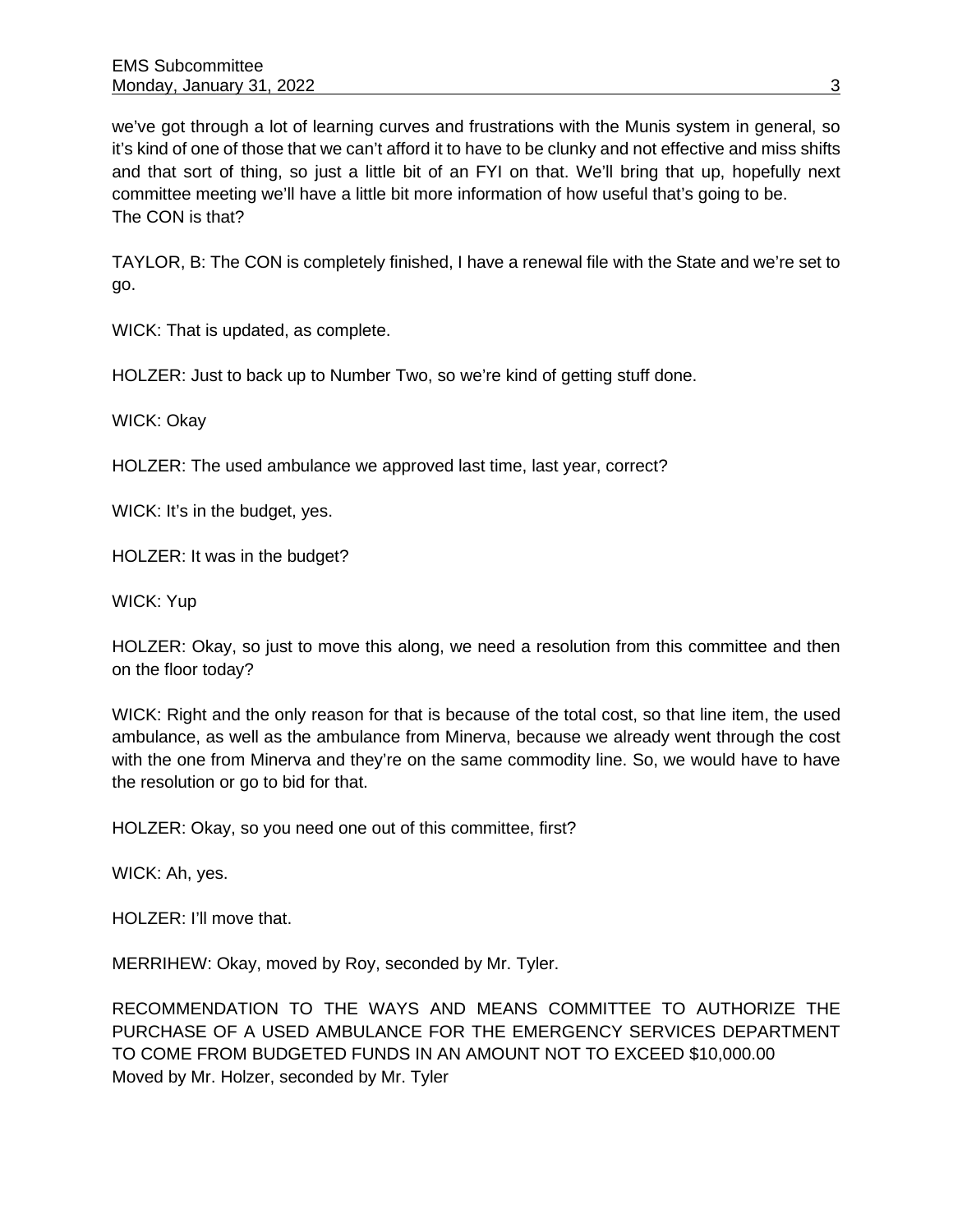MERRIHEW: Questions or comments?

MASCARENAS: Do you have a not to exceed cost on that, Rob?

WICK: \$10,000.00

MASCARENAS: Is it a bid or are you asking to award?

WICK: More or less it's going to be a quote base, because we have, one of the agencies has kind of offered up for our budgetary price that were asking. So, I'll be working with Linda and Donna to make sure we get the procurement adequately done.

MONTY: What is the budgetary cost?

WICK: \$10,000.00

HOLZER: So, we moved that?

MERRIHEW: Further questions, comments? Being none, all those in favor? Opposed?

HOLZER: And you need a second one on the ALS, also?

WICK: Yes, the ALS monitors.

MERRIHEW: You'll move that, also?

HOLZER: And what is the cost of that one?

WICK: I believe that one, our budget is \$150,000.00.

HOLZER: And it's in the budget, already?

WICK: Yes

MERRIHEW: Second on the ALS?

RECOMMENDATION TO THE WAYS AND MEANS COMMITTEE TO AUTHORIZE THE PURCHASE OF ALS MONITORS IN THE EMERGENCY SERVICES DEPARMENT TO COME FROM BUDGETED FUNDS IN AN AMOUNT NOT TO EXCEED \$150,000.00 Moved by Mr. Holzer, seconded by Mr. Tyler

MERRIHEW: Any questions, comments?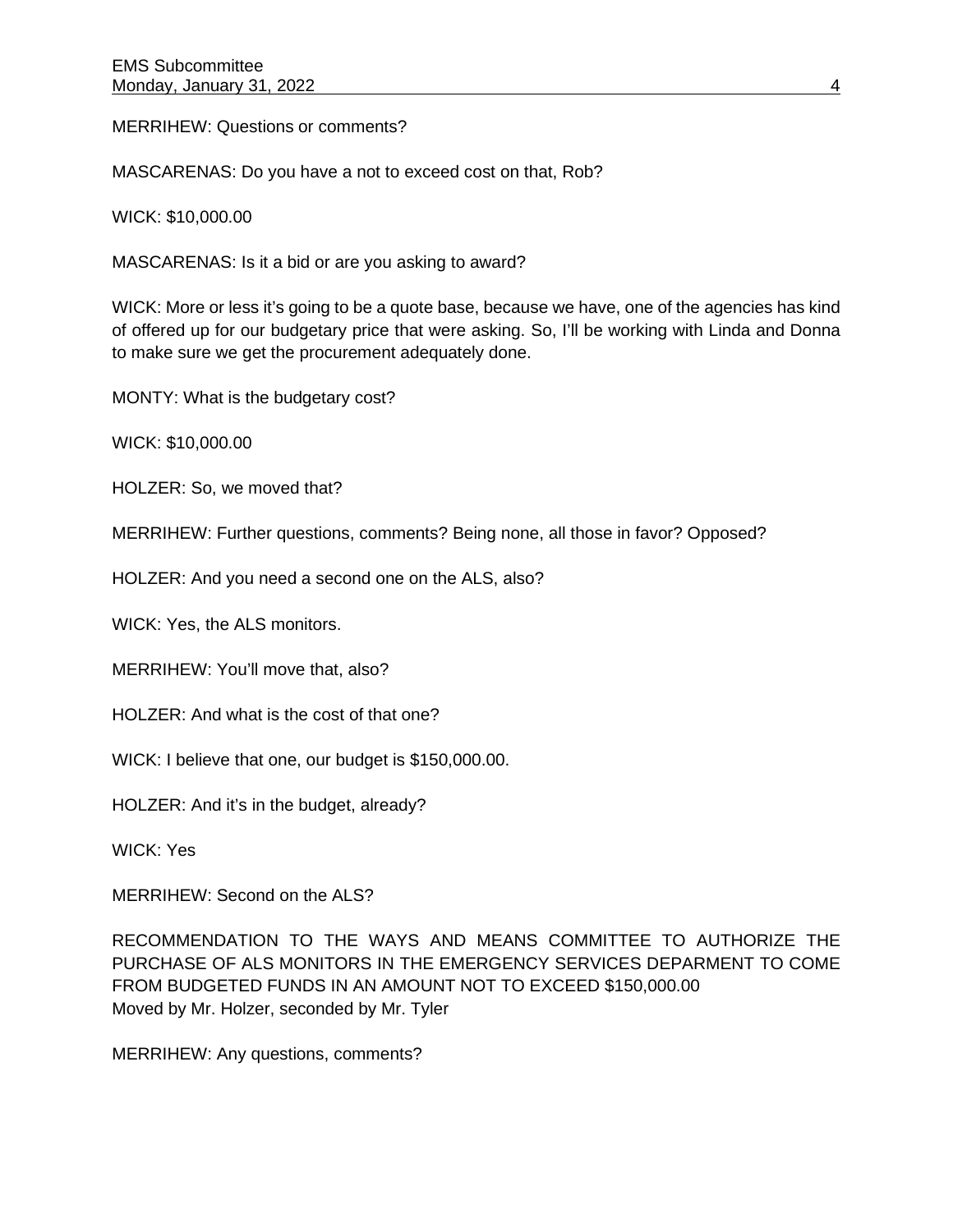HOLZER: So, Rob are you going to have these two resolutions set for us to introduce at Ways and Means?

WICK: Yes, I sent them to Dan and the clerk, last week.

HOLZER: Thank you

MERRIHEW: All those in favor?

TYLER: Meg should be on this committee.

WICK: Yup, I'll correct that.

WICK: Okay, let's skip to centralized billing, because Mr. Manning is here to talk about that and he just handed some stuff out. So, I did touch briefly that Westport was asking for another EMT, so that one would be like an additional ask, that wasn't in our budget in terms of how to incorporate that into the grant. So, the idea right now is that would be paid and invoiced for just the hourly rate, just like all the others, the County would pay all the fringes and whatnot. So, again, just like the part time and full time increase that the Newcomb individual, this one would be covered in our budget, as well, too. It just wasn't initially in there, so we'll do a budget mod and put that forward.

MERRIHEW: We don't need a resolution for that?

WICK: No, just keeping everybody updated. So, Dan is here to kind of give us a little bit more information. We spoke with EMR, our billing provider to get a little bit more information, a couple weeks ago, on like more of the details on some of the legal language that we would need to attack and just be aware of as we're putting forward these lease agreements for the agencies, so that the folks that need to be able to bill that are not able to bill can be covered under our CON and some of the traps that we need to address for that.

MANNING: Thanks Rob.

WICK: Yup

MANNING: I initially had done a memo, we don't have a memo, you have the attachment, my secretary lost the memo on the computer, somehow, by the end of the meeting, maybe it will come down, but. So I guess I am going to concentrate on, it's my understanding that most of the agencies are billing or can bill, except for fire districts. In the packet is a copy of General Municipal Law 209B, which expresses, basically is the statute that allows for fire departments, I said districts, for fire departments to provide general ambulance services and at the very end of that statute, it is very clear that they cannot bill for that, Section 4 of Section 209B, no cost to the persons who have the service provided to them. I also gave you a couple of case law where that was determined by the State Comptroller's office on two different occasions. So, the problem is fire departments cannot bill. So, they cannot bill and then I think you are looking to be able to establish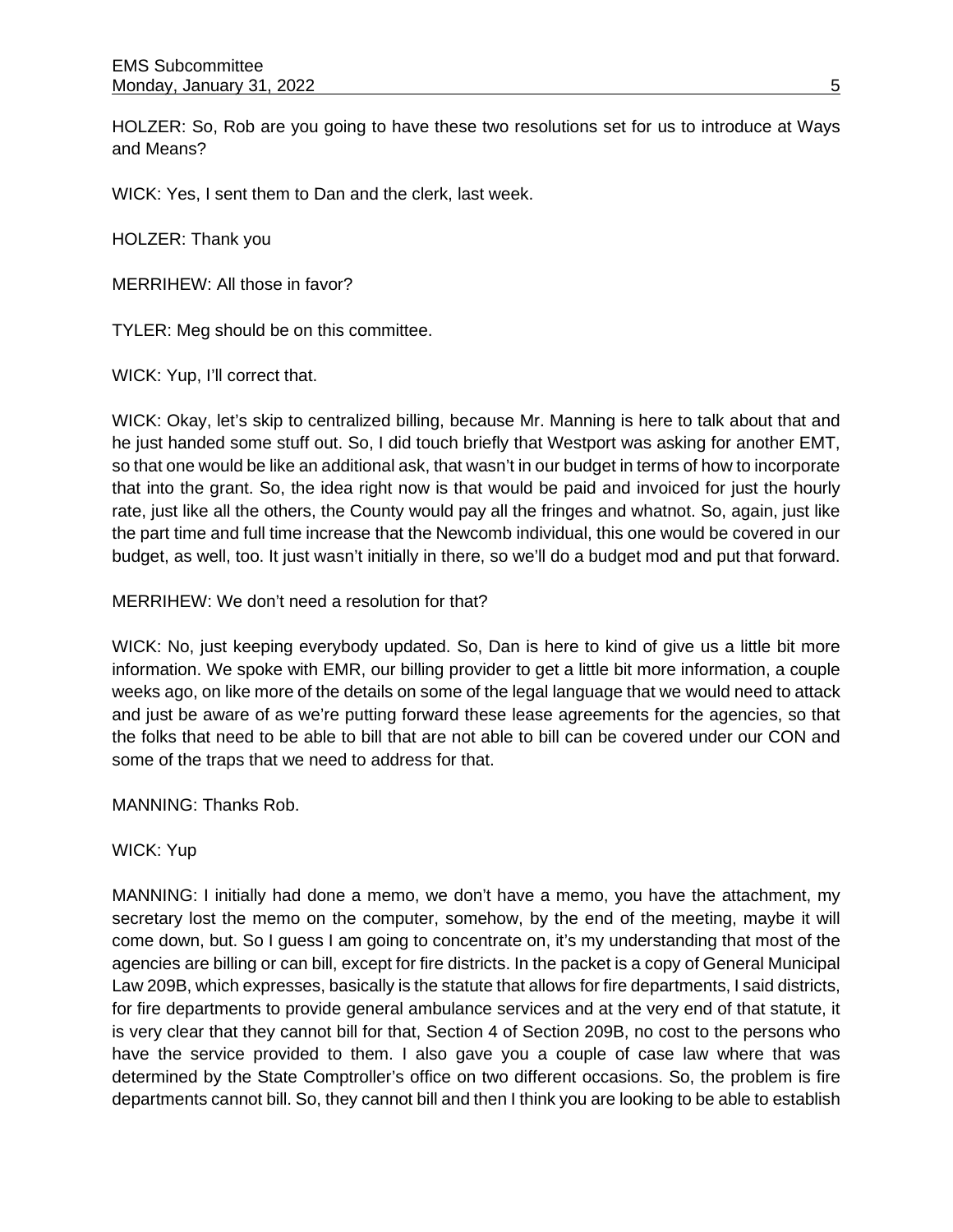a centralized billing mechanism for everybody and then authority for you to enter into any sorts of agreements and billing otherwise, provision of service, all those things, comes under Section 122B of General Municipal Law, that Section 122B, in 2019 we, it was amended a little bit, at our request. So, we could establish mechanisms with everybody through contractual means to provide general ambulance service, EMS service and bill. But, in 122B, because they recognize that in 209B fire departments could not bill, they said, hey, you can enter into all these contracts, County, City, Town and Village, anybody, even privates, but there's a Section 122B that exempts fire departments, it's E, I have two stars next to that. So, not only is it not permitted under 208B, 122B prohibits, you can see that it's carrying it through. That's the legislative, the fire department not being able to bill. After that we have pending legislation, as you know, where we're looking for the State of New York to allow us to, allow counties, towns and villages to create general ambulance districts, because that wasn't too clear the first time around. That same language is in that legislation, prohibiting any contract between counties, towns, villages with fire districts, fire departments, I keep goofing it up, with fire departments. So, basically the long and short of this is, fire departments can't bill and we can't bill for them, if they are fire departments. We can't enter into any sort of agreement, saying, hey fire department, I'll bill for you, you give us the stuff, we'll reimburse you, we'll bill under our CON. Now, you can, with the other agencies, like towns, villages, you can contract with them and say, yeah, we'll be your centralized biller. There's no prohibition against it. You're going to want to make sure under your CON that that's okay, but I'm pretty sure, I don't see any problem with that, because all these statutes, are you saying no, are you shaking your head?

### TAYLOR: There's no issues with that.

MANNING: Okay, I didn't know. You know in reading all these statutes, I don't see a problem with everybody else being, doing centralized billing for everyone else. In a lot of occasions, if we're providing manpower, in the case of a town, a lot of towns, forget that. So, I don't know what we can do with a fire department. The only other thing you could probably do, now there are a few things, we did speak with Peter Barry, is that the guy's name at the billing company?

### TAYLOR: Yes

MANNING: And he mentioned, you know, in my opinion, it is very impractical, probably not cost effective, but, yes, you could do something with the fire department, if you took over their ambulances, you'd put placards on it that say it was our ambulances, you staffed it, you know, it's just all this stuff, which for the 100 or so runs that each of these fire departments are doing per year and less in some years, I don't know how cost effective all that's going to be. The second way you might deal with fire districts, departments…

### TYLER: What's the difference?

MANNING: A fire department is a private entity. It's a non-for-profit, by law it's established and they do fire and they can do general ambulance, but it's private. A fire district is a district created in a town, in a village, in a county, whereby the town, the village or the county are going to provide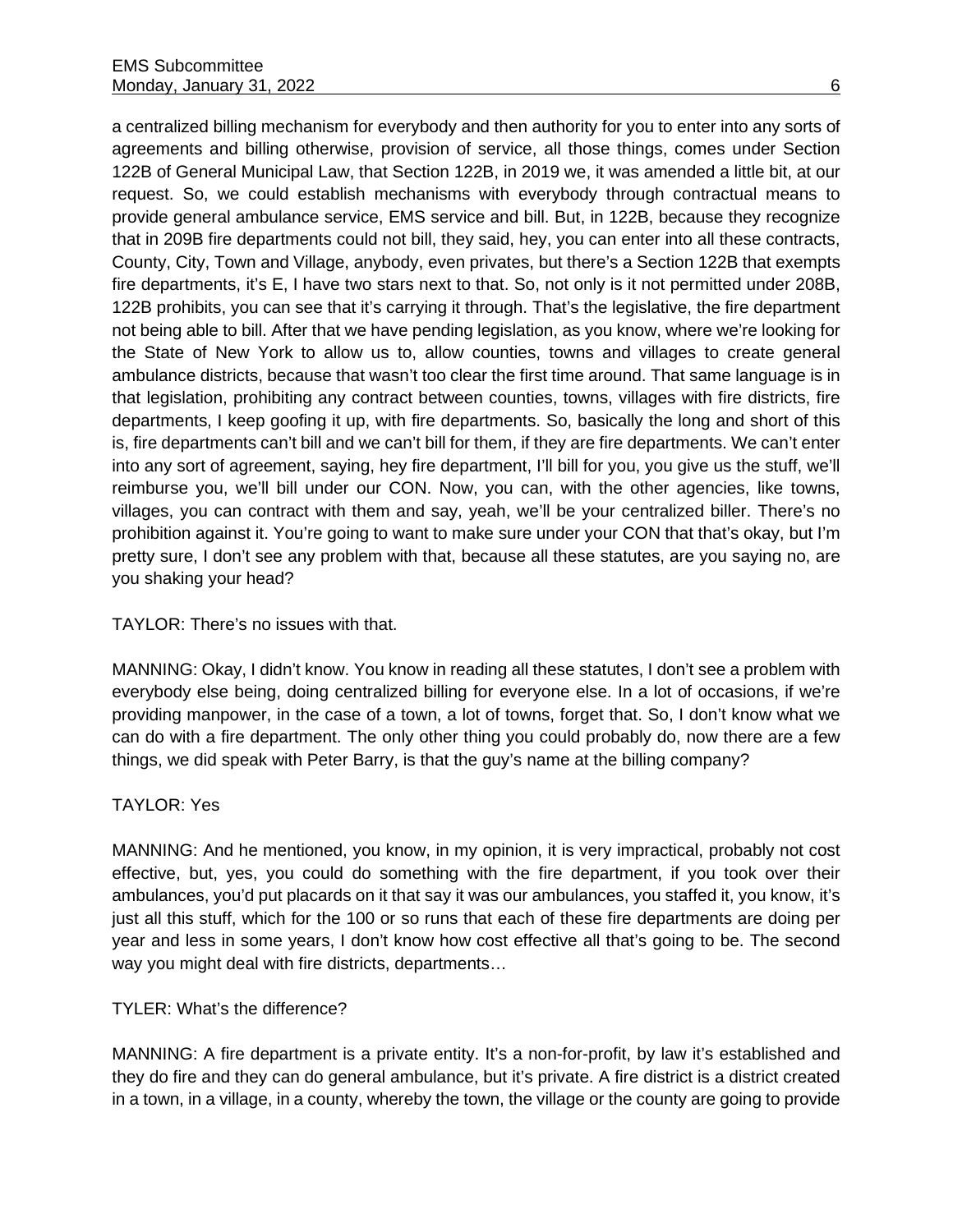ambulance service to the district. Now, it doesn't mean that the town has to have an ambulance service, they can contract out to provide that, they can have an ambulance service, there are a few other things that they can do.

## TYLER: Thank you

MANNING: So, you know, with the fire departments, you can subsidize them, not based on the service they provide, and say we're going to give you this money to participate. So, you're not really paying them, the people aren't paying them, but the County would be paying them, so you would be out that money. I mean, if that's something you wanted to do. You know, the only other thing you could do, is run this by the Department of Health on your CON and see if there are any exceptions. I don't see any, you know the law's riddled, every law that deals with ambulance services is riddled with, forget the fire departments, you're not; which I don't really, you know, they have to raise their own money.

TAYLOR: So, there is a practical solution.

## MANNING: Okay

TAYLOR: Basically, and Schroon Lake is one of the most recent people to do this, you can split your ambulance service off from the fire department.

### MANNING: Yeah

TAYLOR: They become a LLC and then the LLC can contract with the town to provide ambulance services for whatever amount of money that the town is willing to pay and then they can bill for their services, because they're a private ambulance entity and they're not associated with the fire department. In practically and in Schroon Lake is a specific example, they're still in the fire department building, they still store the ambulances in the fire department, they split costs with the fire department for utilities and stuff, but they are still, legally a separate entity that allows them to bill.

MANNING: And you can do that.

HOLZER: When did they start that?

WOOD: A couple of years ago.

TAYLOR: They split three or four years ago, they just started billing less than six months ago, I believe.

WOOD: I don't know if they started yet.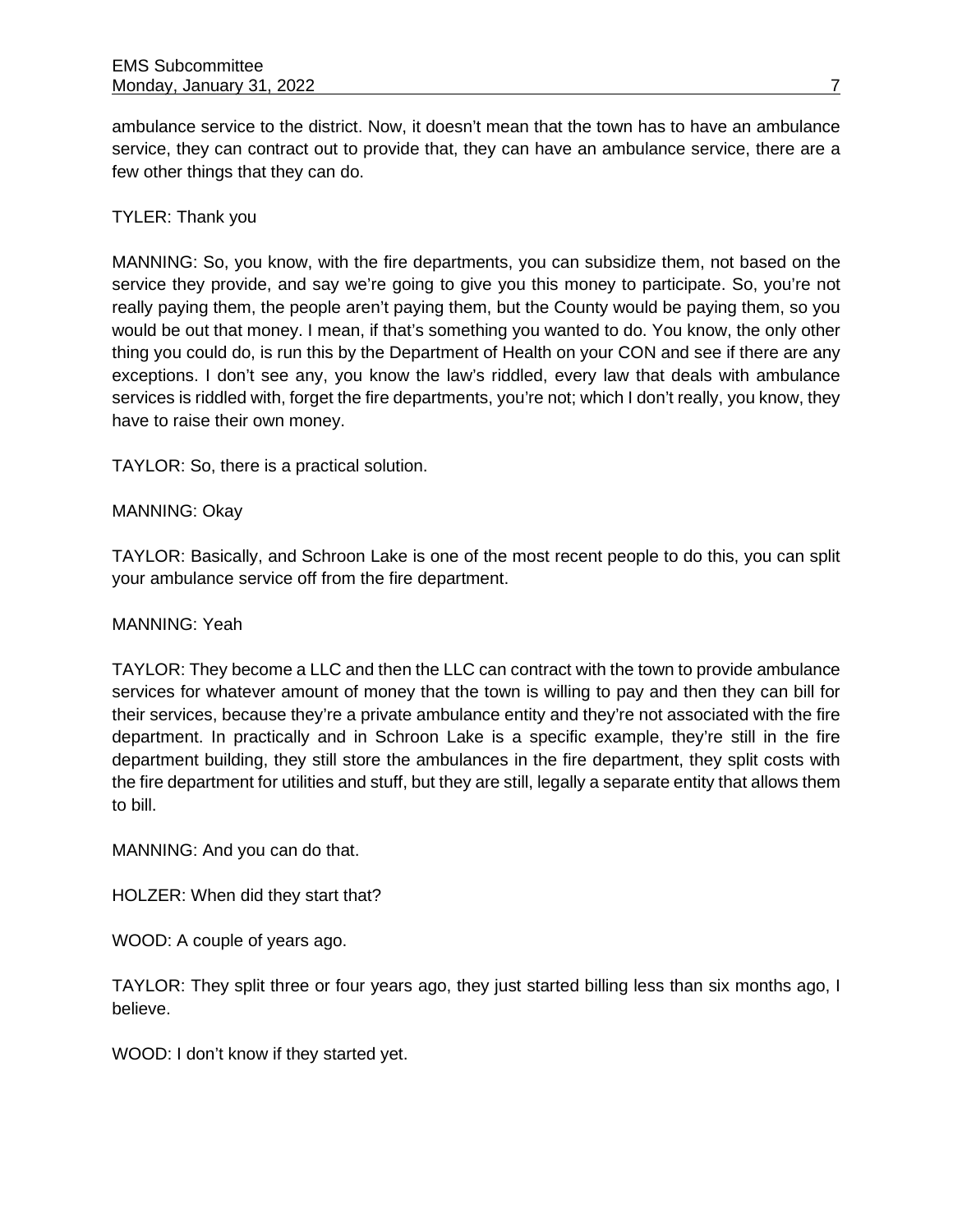MANNING: So, that's another thing, it's a complete, it's not in the fire department, it's a completely different not-for-profit organization that's doing that work and you certainly could do that, the fire department could say, we're not doing it anymore, you can contact with somebody, so that was the third thing. Greene County did something like that. I spoke to their EMS Director, I can't remember his name, and he said that Greene County did something similar to that with a not-forprofit, but then again I don't know how your fire department is going to feel about that, but if they don't care then that's what you do, you can do that. It's easy to do, or not easy to do, but you know.

TAYLOR: It's the most straightforward option.

MANNING: Or another thing is the fire department says we're not providing any ambulance and then the town, is there a district in, was it Newcomb?

WOOD: It's Schroon/North Hudson.

MANNING: Okay, is there a fire, no, there's no ambulance district, probably, right? Is there an ambulance district established?

WOOD: Yeah

WATTS: I don't think so.

TAYLOR: I think Schroon Lake is just contracted to the Town without an actual ambulance district, because if they developed a district then they're tax funded and require a board of commissioners and all of the statutory stuff that goes along with that.

MANNING: So, you can do that, too.

BARBER: So, how is that working for the Town of Chesterfield, with the fire district being in Clinton County Emergency, because I am getting questioned by my Fire Chief, Dave Winters and Linda Gillman?

TAYLOR: So, their fire department contracts with CVPH to provide ambulance services for the entirety of Keeseville, on both sides of the County. So, it's a Clinton County agency that's contracted to the fire department that covers the entire fire department's district.

BARBER: Okay, so if an emergency car or the county ambulance happens to show up on a dropped call by them, how are they being billed?

TAYLOR: It would be billed through whatever entity took the call. So, if the County takes a backup call or Willsboro/Essex is their closest mutual aid, if Willsboro/Essex gets toned out for a call that CVPH has dropped, Willsboro/Essex bills for that under their CON in place of the mutual aid agreements that exists between the two agencies.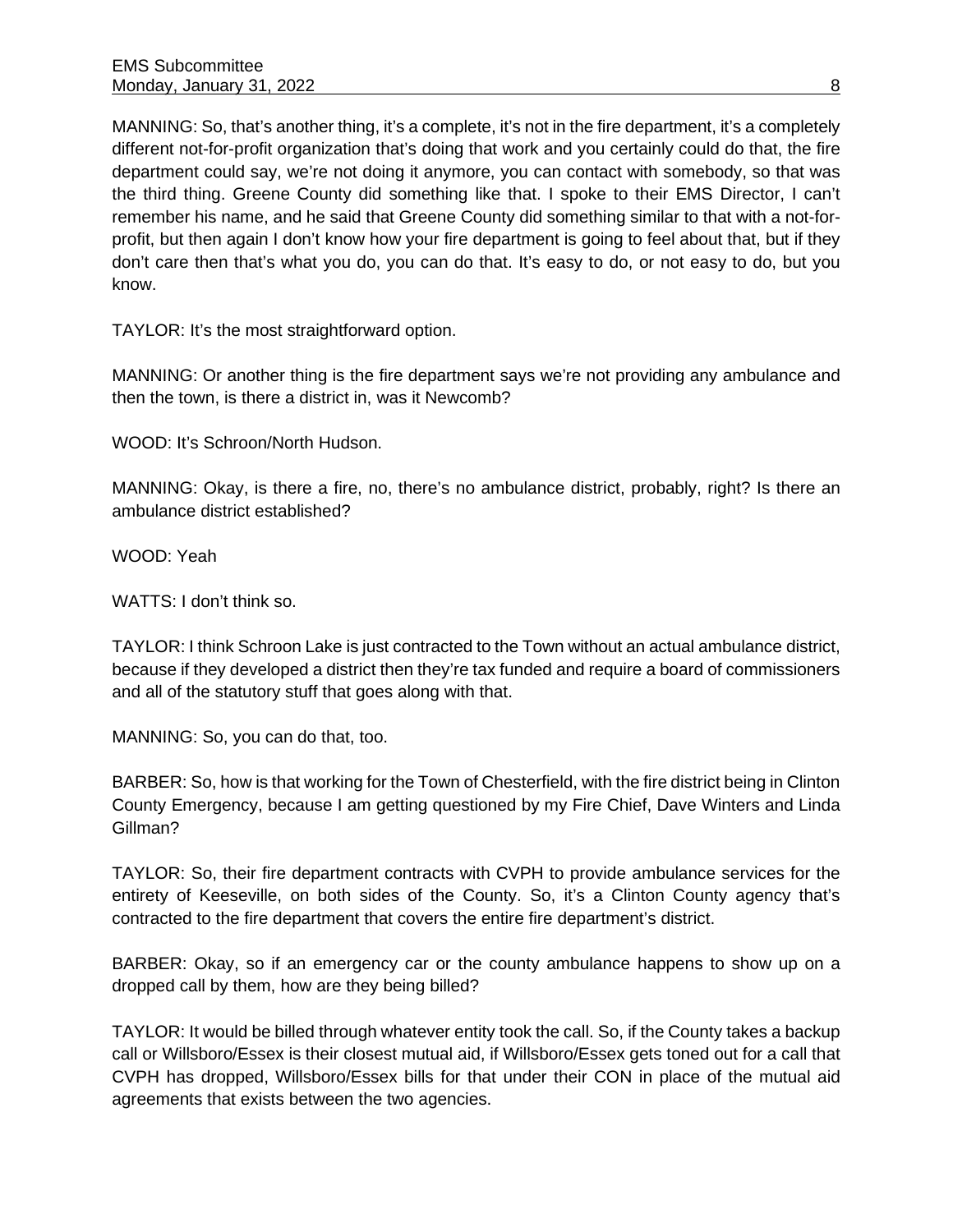BARBER: Okay, so they turnaround and send the bill to?

WATTS: The patient.

TAYLOR: The patient, yeah. So, the chart gets submitted by the caregiver, that goes to the billing company, which is EMR for almost everybody in the county, because they have the best rate around and then EMR handles the coding and actual billing practices, including sending the bill to the patient's insurance to get their revenue recovery.

BARBER: Okay

MASCARENAS: So, how many fire departments do we have left? There's Newcomb/Minerva…

TAYLOR: No, we're not counting Minerva, because Minerva's contracting with Johnsburg and Johnsburg's billing for their services now.

WATTS: Newcomb, Westport and Keene Valley.

TAYLOR: Yup

MASCARENAS: Newcomb, Westport and Keene Valley, is there any interest for those or is it too early to know on separating from fire?

TAYLOR: Keene Valley I will tell you, right now, is a hard no. It's very integrated into the culture there and I would imagine that Westport has the same attitude. I will not speak for Newcomb, because I don't know for sure.

MASCARENAS: It's also my understanding that those that are billing are happy with the way it works now?

TAYLOR: Yes

MASCARENAS: And not interested anyhow. So, it would be a lot of chasing our tail for something that is not really needed or wanted or the other agencies in the county, but coming up, trying to figure out a mechanism for those individuals that can't currently bill, probably should be what we're tasked with trying to help with.

TAYLOR: It's unfortunately…

MASCARENAS: And if they don't want to, then that's fine, too; right?

TAYLOR: And unfortunately, we just don't have enough calls in the entire county to have bargaining power, so even if we were able to bring all the billing power into one centralized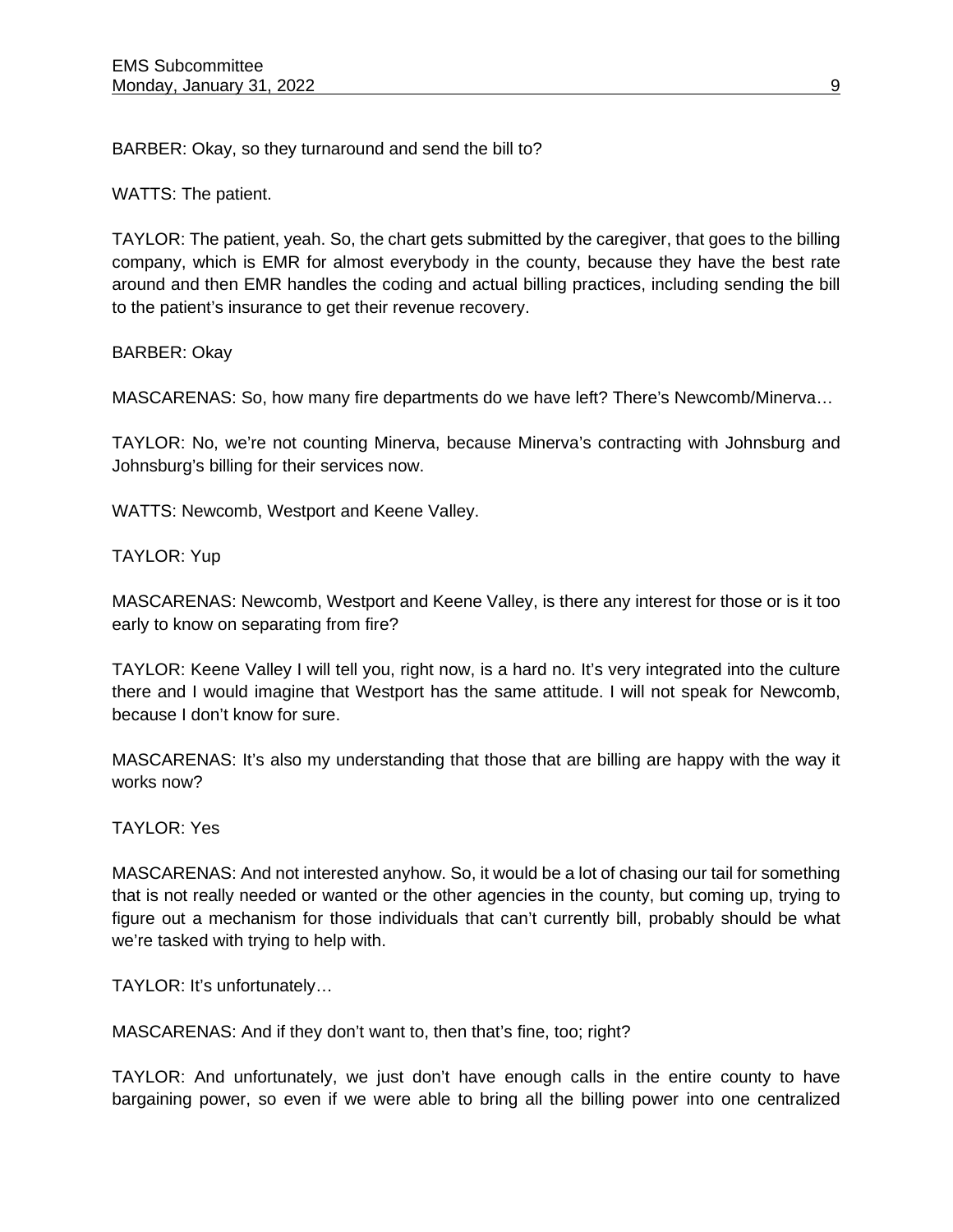mechanism, we don't have enough to leverage to lower rates or better reimbursement or fees or anything, so.

MASCARENAS: So, I guess, what are the next steps, I guess in terms of, is it meeting with those agencies, letting them know what their options are and kind of seeing if they want to go that route or not?

TAYLOR: Yeah

MASCARENAS: I mean, ultimately…

TAYLOR: And we could definitely offer some kind of support, maybe through Dan Manning's office of the process of establishing an LLC to contract, if they're interested, as like an outreach of the grant for agency support, but beyond that, there's not really much that we, at the County level are able to do, because of the statuary restrictions.

HOLZER: It has nothing to do with this, but last year we approved the deliberators for some area departments, Wilmington being one of them. We received ours, do we just have them billed directly to the County? How do you want to do that?

WICK: Yeah, so, we got a similar issue with the Minerva ambulance, I just need to make sure how that's invoiced. We might have to have the company modify the invoice directly to the County.

HOLZER: To Essex County? Okay

WICK: Or

HOLZER: That would be the easiest cash flow-wise.

WICK: Yeah, otherwise we would have to set up another inter-municipal agreement, because I think the one that we had with Wilmington previously has expired.

HOLZER: Okay

WICK: So, I mean we got one for Minerva. So, that helps, so yeah, I think either modifying either who the invoice is addressed to and the County pays for it.

HOLZER: We'll do that. Okay, thank you.

WICK: Does anybody have any other questions?

MERRIHEW: Dan, any other comments on?